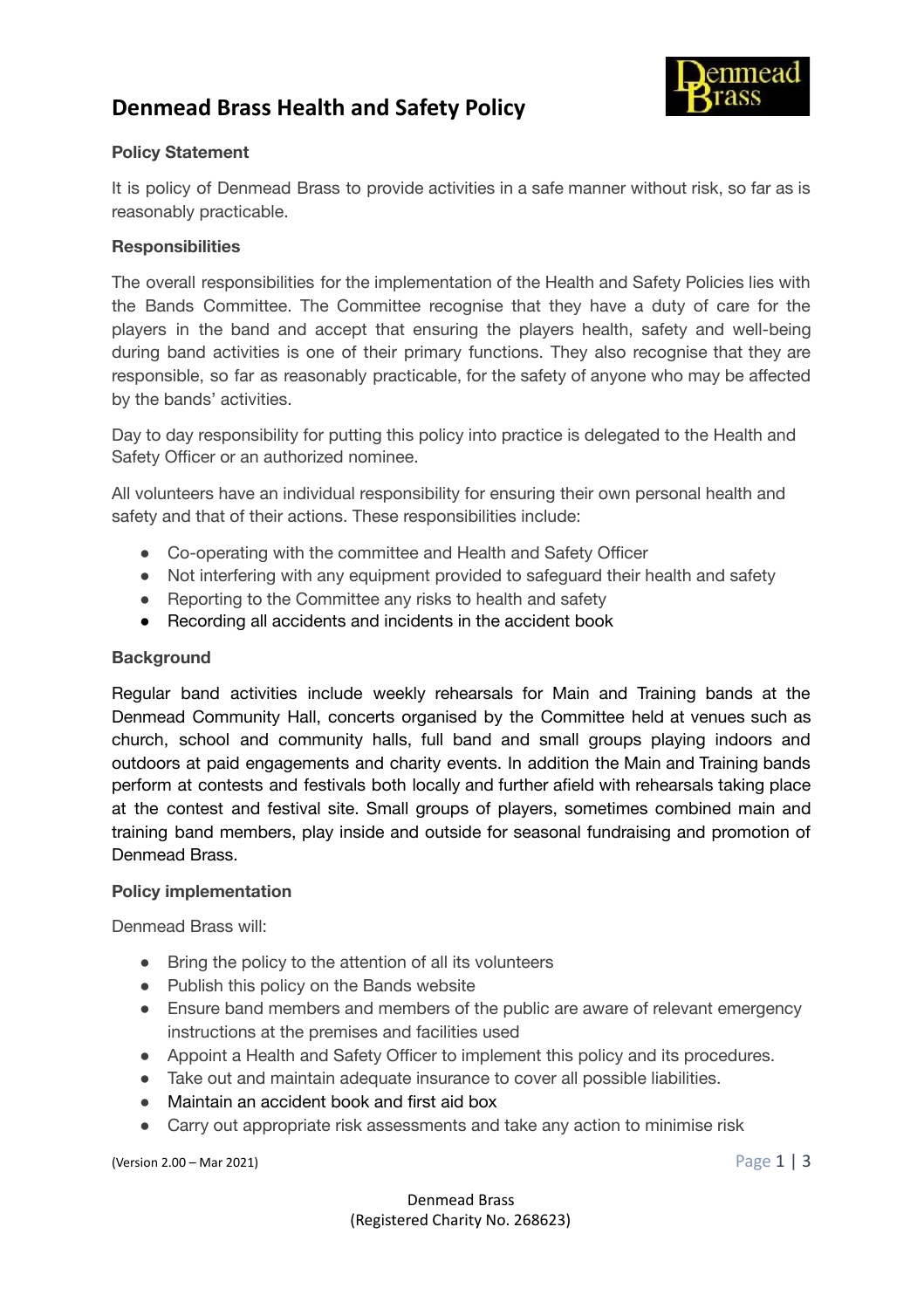## **Denmead Brass Health and Safety Policy**



- Establish emergency action plans
- Ensure safe handling, use and storage of substances
- Identify and implement/report any maintenance required to its equipment
- Ensure the same standards apply to activities taking place away from the normal rehearsal venues, including during journeys
- Provide regular training for the health and safety officer and first alders
- Ensure there is financial provision to meet Health and Safety needs.
- Review this policy every year.

#### **Risk Assessment Procedures**

#### **Risk assessments**

Risk Assessments including fire risk assessments, should be carried out for all new activities, or when something changes and are subjected to an annual review. These assessments should be stored in the health and safety folder.

#### **Incident Procedures**

#### **Evacuation (fire, etc)**

The Health and Safety Officer should ensure that

- A procedure is in place for the immediate evacuation of all the people on the premises
- All volunteers are aware of the marked fire exits and evacuation meeting point
- A procedure is in place for taking a head count
- A procedure is in place for contacting the emergency services
- A practice emergency evacuation is carried out at least every 6 months
- Fire extinguishers, emergency lighting and other safety equipment is maintained and checked by DCC at appropriate intervals.

### **First Aid**

The Health and Safety Officer should ensure that

- A first aid box is provided and maintained
- Up to date emergency contact details are kept for all players and volunteers
- At least one person within the band has up to date first aid training
- Volunteers know who the designated first aiders are
- Volunteers know what to do when a designated first aider is not present.

### **Recording and reporting of accidents and incidents**

The Health and Safety Officer should ensure that

- An accident book is kept on site and volunteers are aware of its location
- The accident book is stored in a secure and lockable location
- Volunteers know how to record an incident

(Version 2.00 – Mar 2021) Page 2 | 3